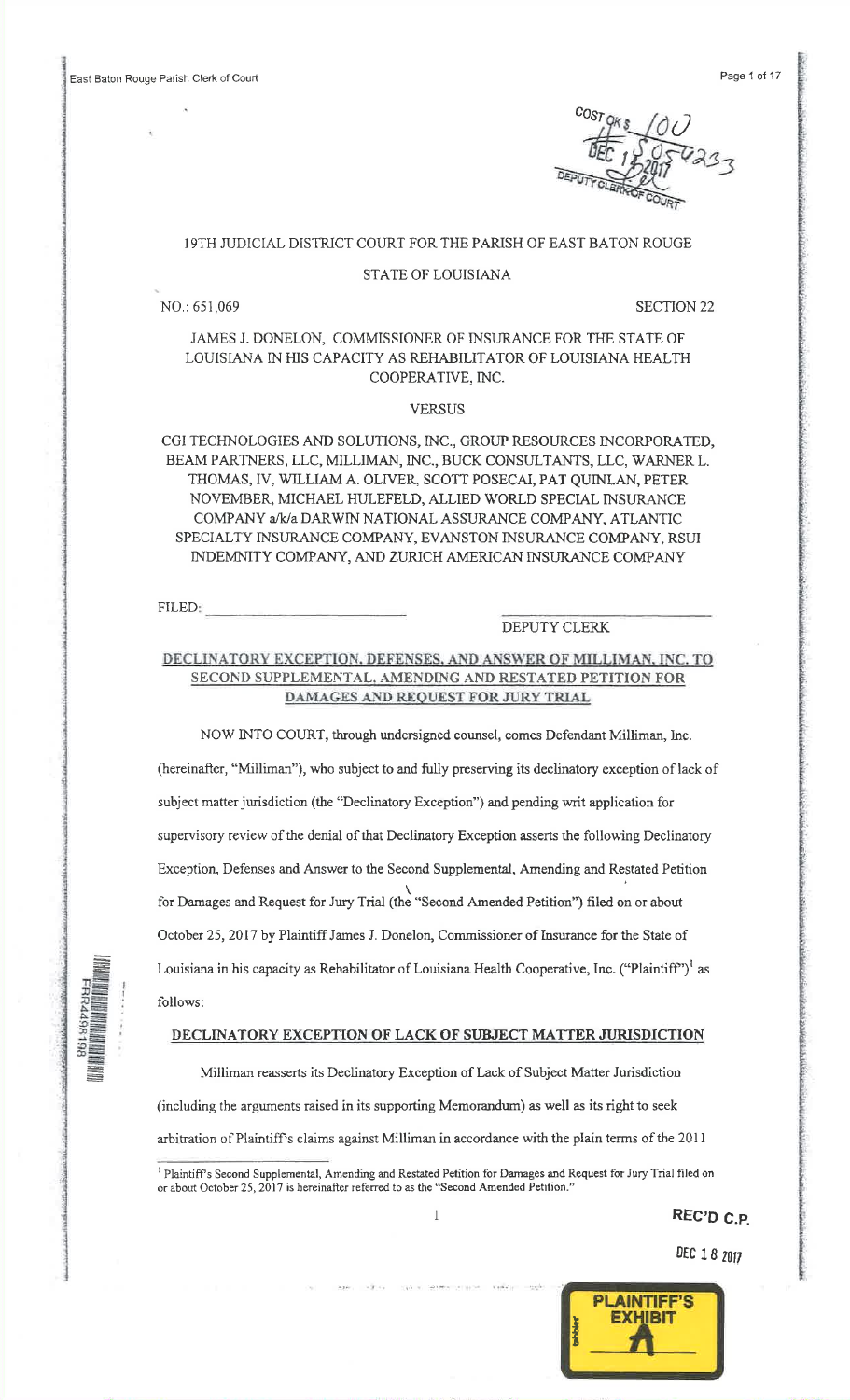Consulting Services Agreement (the "Agreement") executed by Louisiana Health Cooperative, Inc. ("LAHC") and Milliman. Milliman previously raised its right to seek arbitation in itsDeclinatory Exception, which was denied by this Court's September 19, 2017 Judgment (the "Judgment"). On November 3, 2017, Milliman submitted its Application for a Supervisory Writ (the "Application") which seeks review of the Judgment. That Application is pending before theFirst Circuit. Milliman files the following Defenses and Answer subject to and fully preserving its right to compel arbitration and its Declinatory Exception, and further subject to, without waiving, and fully preserving its pending Application, in accordance with Louisiana Code ofCivil Procedure Article 928(A).

# AFFIRMATIVE AND OTHER DEFENSES

### FIRST DEFENSE

All of Plaintiffs claims against Milliman arise out of or relate to and are subject to theterms of the Agreement. Milliman affirmatively pleads, as though set forth herein in full, all terms and conditions of the Agreement, which are fully binding upon Plaintiff as the party vested by operation of law with the contractual rights and obligations of LAHC. If the terms of theAgreement are for any reason not enforced against Plaintiff, Plaintiff's claims are barred due to failure of consideration.

### **SECOND DEFENSE**

Plaintiffs Second Amended Petition fails to state a cause of action against Milliman-

### THIRD DEFENSE

Plaintiffs Second Amended Petition fails to state a right of action against Milliman.

### FOURTH DEFENSE

Plaintiff s claims are extinguished by prescription, peremption and laches as a matter oflaw.

### FIFTH DEFENSE

Plaintiffs damages, if any, were caused or contributed to by the negligence, wrongdoing,regulatory misconduct, want of care and fault or comparative fault of the Louisiana Departmentof Insurance, the Commissioner of Insurance (the \*Commissioner'), Billy Bostick as the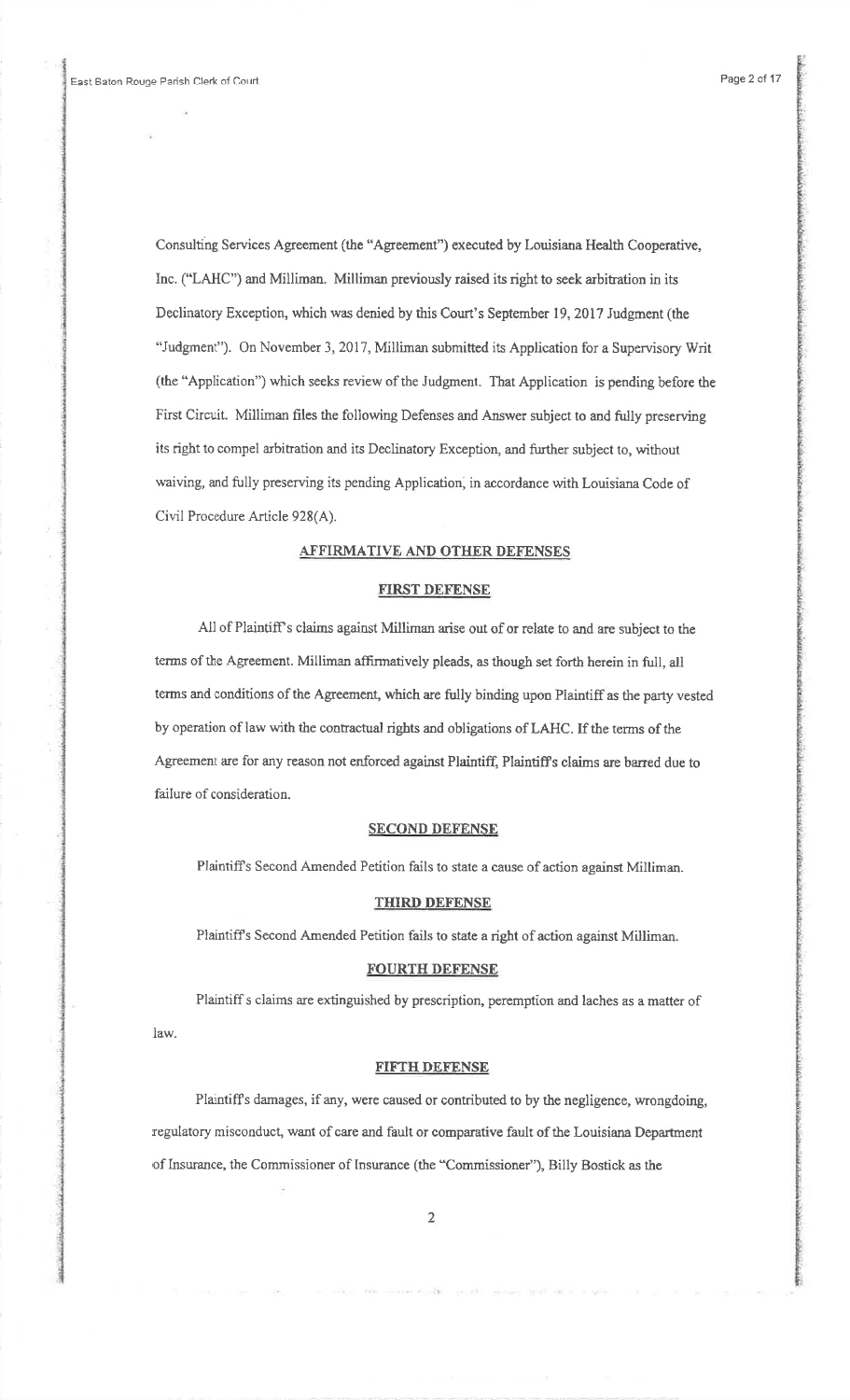Receiver (the "Receiver"), andlor LAHC, and/or each of their respective employees, agents,attorneys, and/or contractors, and/or other parties for whom Milliman is not responsible and over whom Milliman had no control.

## SIXTH DEFENSE

Plaintiffs claims are baned in whole or in part, by its own actions, omissions, and/ornegligence.

### **SEVENTH DETENSE**

Plaintiffs claims are baned by the doctrines of estoppel, waiver, ratification, andacquiescence in that the Commissioner and his employees and agents and/or the Louisiana Department of Insurance reviewed the activities now complained of, and gave explicit or implicit approval of those activities. Milliman relied to its detriment upon those actions of theCommissioner and his employees and agents and/or the Louisiana Department of Insurance.

## EIGHTH DEFENSE

Plaintiff has failed to mitigate the damages that were incurred, if any.

## NINTH DEFENSE

The Commissioner, his employees, his agents, and/or the Louisiana Department of

Insurance had knowledge of and approved the activities forming the basis of the present claims-

## TENTH DEFENSE

Plaintiff's claims are barred by the filed rate doctrine.

### ELEVENTH DEFENSE

Plaintiff's claims are barred by unclean hands.

#### TWELFTH DEFENSE

The negligence, wrongdoing and fault of LAHC and its officers, directors, shareholders, employees, and agents are imputed to Plaintiff and bar the claims presented.

## THIRTEENTH DEFENSE

Plaintiffs damages, if any, were not caused by Milliman, but were the proximate result,either in whole or in part, of the actions or omissions of persons or entities other than Milliman, including but not limited to, the Louisiana Department of Insurance, the Commissioner, the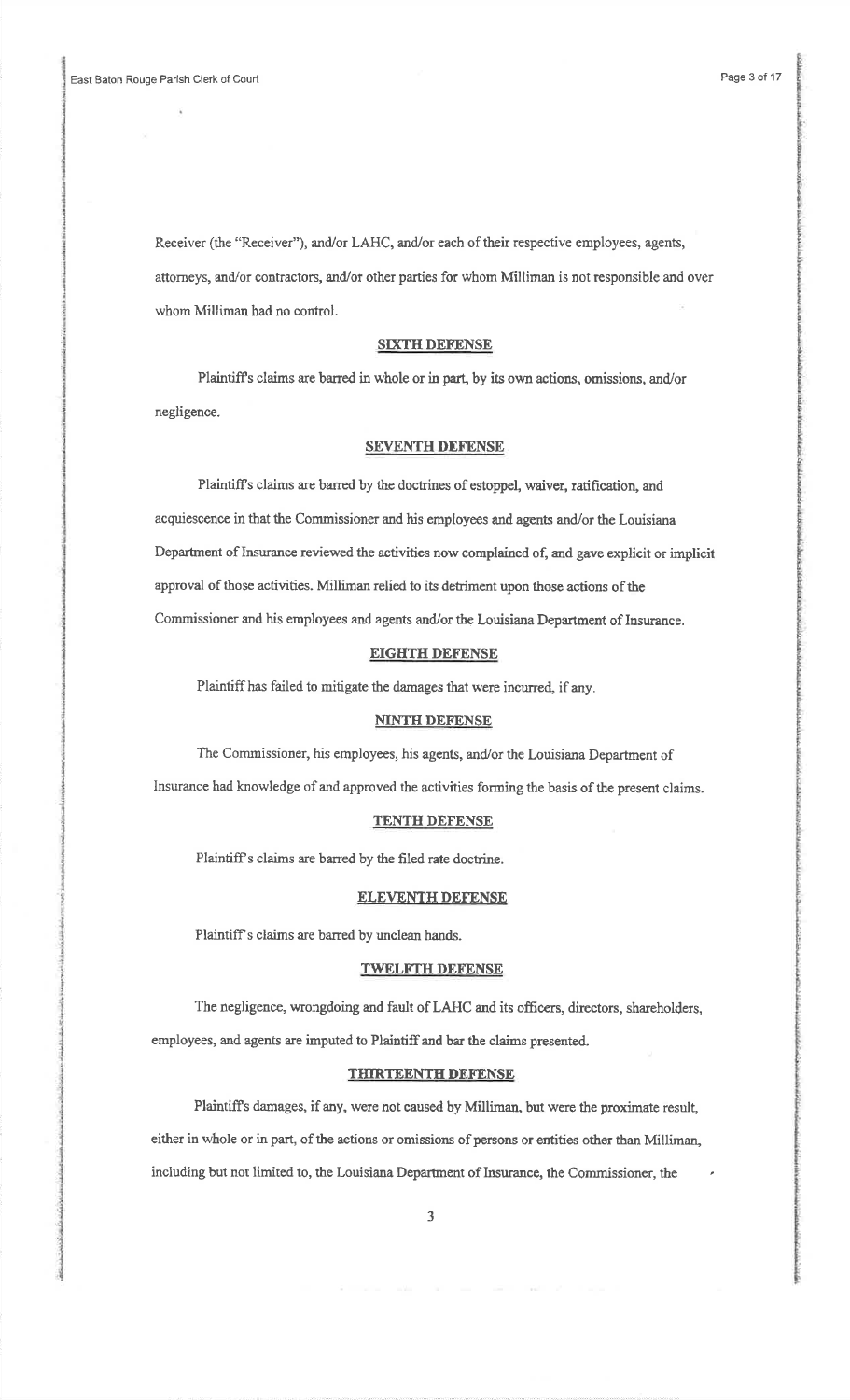a

Receiver, LAHC, the federal government, third parties, other defendant(s) and/or each such person or entity's respective employees or agents.

### FOURTEENTH DEFENSE

LAHC did not rely on Milliman in taking the aetions complained of, and intended to takethe actions complained of regardless of any advice or counseling from Milliman.

## FIFTEENTH DEFENSE

Milliman at all times complied with all reievant actuarial skndards of practice and allapplicable standards of care and practice.

## **SIXTEENTH DEFENSE**

LAHC expressly waived the right to a frial by jury in the Agrecment; therefore, Plaintiff,as the party vested by operation of law with the contractual rights and obligations of LAHC, is not entitled to a trial by jury on any of its claims against Milliman. Milliman preserves itsobjection to trial by jury, its right to move to strike Plaintiffs jury demand, and/or to seek abench trial.

## SEVENTEENTH DEFENSE

Plaintiff's claims and damages, if any, are contractually limited pursuant to the Agreement.

## **EIGHTEENTH DEFENSE**

Under the Agreement, Plaintiffhas waived and is baned frorn asserting any claims forIost profits, incidental or consequential damages.

## NINETEENTH DEFENSE

Plaintifflacks standing, right or interest to assert claims for losses or damages allegcdlysuffered by the creditors, providers, policyholders, members, or subscribers of LAHC, or by anyother person or entity other than LAHC.

## TWENTIETH DEFENSE

This dispute must be arbitrated pursuant to the terms of the Agreement.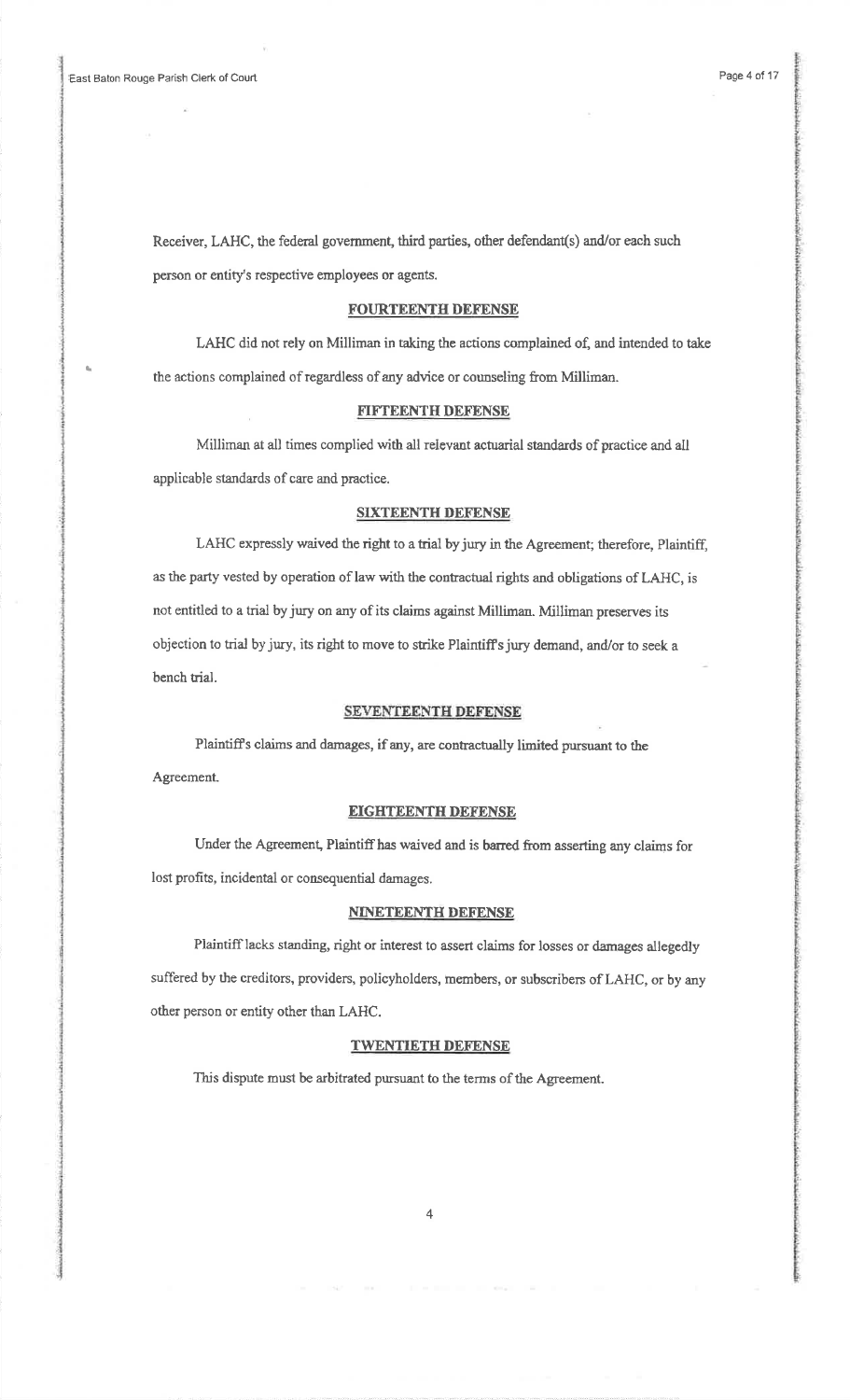### ANSWER

AND NOW, with full reservation of the foregoing Declinatory Exception and defenses,in response to the individually numbered paragraphs of the Second Amended Petition, Milliman avers as follows, denying all allegations not hereinafter specifically admitted:

# JURISDICTION AND YENUE

## 2,

Millirnan admits that LAHC is a Louisiana Nonprofit Corporation that did business in theState of Louisiana, but Milliman otherwise denies the allegations of Paragraph 2 and avers that this Court lacks jurisdiction over Plaintiff's claims against Milliman, which must be arbitrated.

### 3.

Milliman denies the allegations of Paragraph 3.

#### 4.

Milliman denies the allegations of Paragraph 4.

## **PARTIES**

## **Plaintiff**

#### 5.

Milliman admits the allegations of Paragraph 5.

# 6.

Milliman denies the allegations of Paragraph 6 for lack of sufficient information to justify a belief therein.

## 7.

To the extent Paragraph 7 purports to describe the content of any document, saiddocument speaks for itself. Milliman denies any characterizations thereof and respectfully refersthe Court to said document for its fulI content and context. Milliman denies the allegations inParagraph 7 to the extent they do not comport with the documents referenced therein.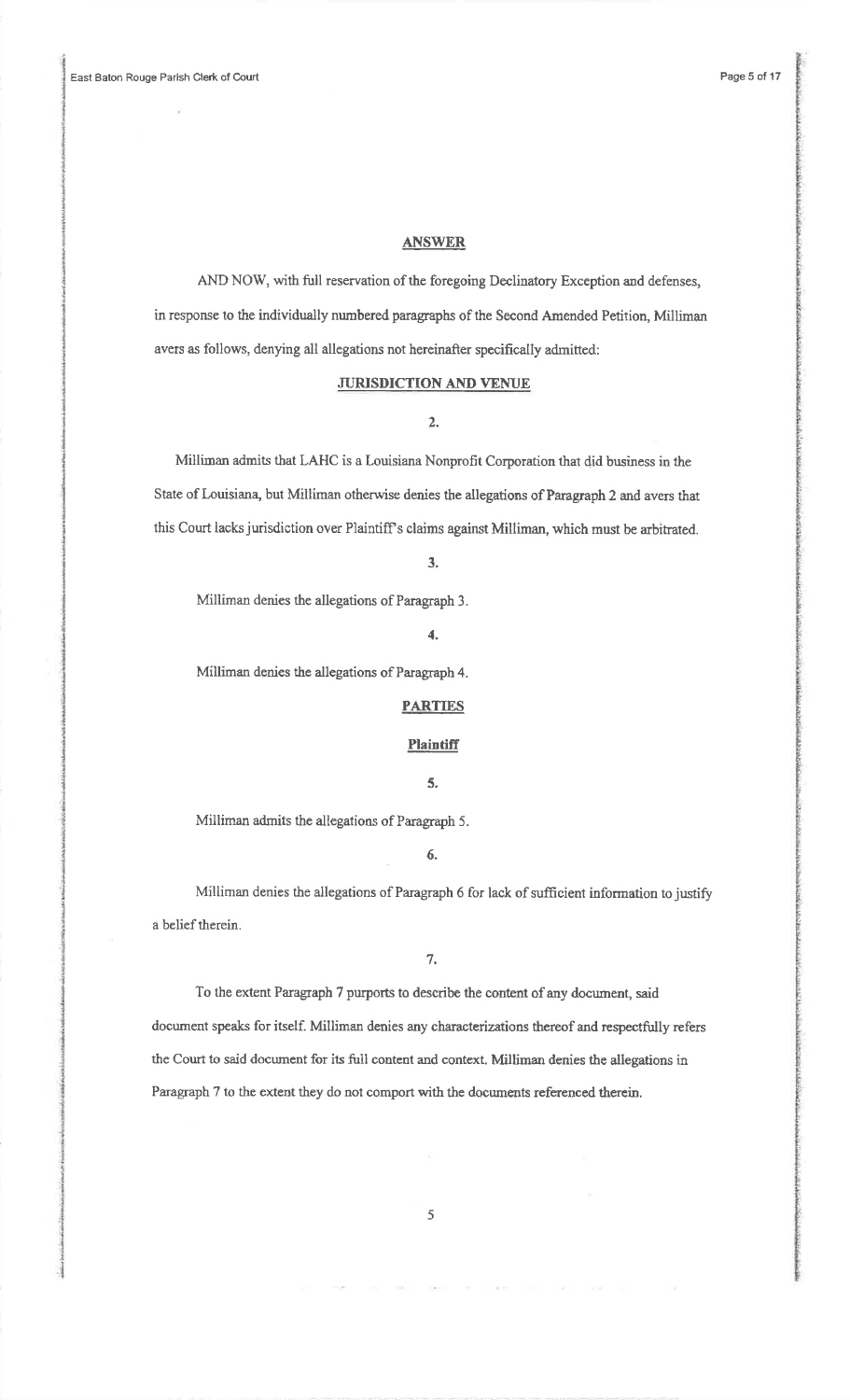Paragraph 8 asserts only legal conclusions to which no response is required. To the extent,however, that an answer is deemed necessary, Milliman admits that Plaintiff may pursue legal remedies available to LAHC and otherwise denies the allegations of Paragraph 8.

# Defendants

## 9.

The allegations of Paragraph 9 of Plaintiffs Second Amended Petition require no answerfrom Milliman.

## D&O Defendants

### 10.

Milliman denies the allegations of Paragraph l0 for lack of sufficient inforrnation tojustify a belief therein.

## **TPA Defendants**

### 11.

Milliman denies the allegations of Paragraph 11 for lack of sufficient information tojustify a belief therein.

# Beam Partners, LLC

# 17.

Milliman denies the allegations of Paragraph 12 for lack of sufficient information tojustify a belief therein.

### **Actuary Defendants**

### 13.

Milliman admits the allegations in Paragraph l3(a). Milliman denies the allegations in

Paragraph 13(b) for lack of sufficient information to justify a belief therein.

# Insurer Defendants

## 14.

Milliman denies the allegations of Paragraph 14 for lack of sufficient information tojustify a belief therein.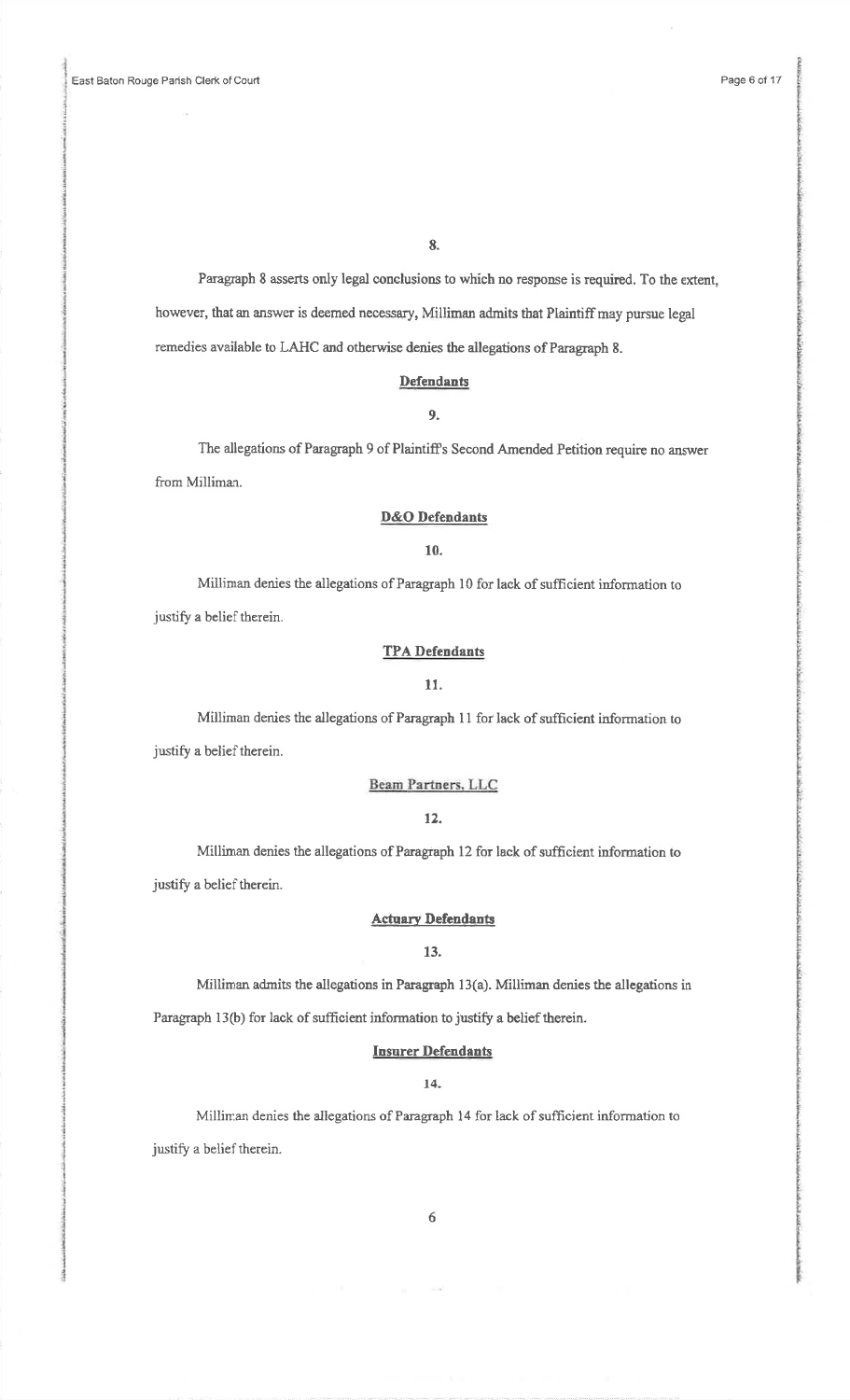## Defined Terms

## 15.

Milliman admits that Plaintiff purports to define terms as set forth in Paragraphs 15(1)-(7), and Mitliman admits so much of Paragraph 15 that alleges that Milliman has providedactuarial services to LAHC but denies the remaining allegations of Paragraphs  $15(1)-(7)$  for lack of sufficient information to justify a belief therein.

# Factual Background

## 16.

To the extent that Paragraph l6 purports to describe the content ofthe Patient Protectionand Affordable Care Act ("ACA"), the ACA speaks for itself. Milliman denies any characterizations thereof and respectfully refers the Court to the ACA for its full content and context. Milliman denies any and all other allegations in Paragraph 16 for lack of sufficient information to justify a belief therein.

### 17.

To the extent Paragraph 17 purports to describe the content of any document, said document speaks for itself. Milliman denies any characterizations thereof and respectfully refersthe Court to said document for its full content and context. Milliman admits that LAHC was a CO-OP created pursuant to the ACA; and that at some point, LAHC applied for and receivedIoans from the U.S- Department of Health and Human Services, Centers for Medicare andMedicaid Services ("CMS'). Milliman denies any and all other allegations in Paragraph 17 forlack of sufficient information to justify a belief therein.

### 18.

Milliman denies the allegations in the first sentence of Paragraph 18 in so far as theypertain to Milliman, and denies the allegations in the first sentence of Paragraph 18 for lack ofsufficient information to justify as a belief therein insofar as they pertain to any otherDefendant(s). Milliman denies the remaining allegations in Paragraph 18 for lack of sufficient information to justify a belief therein.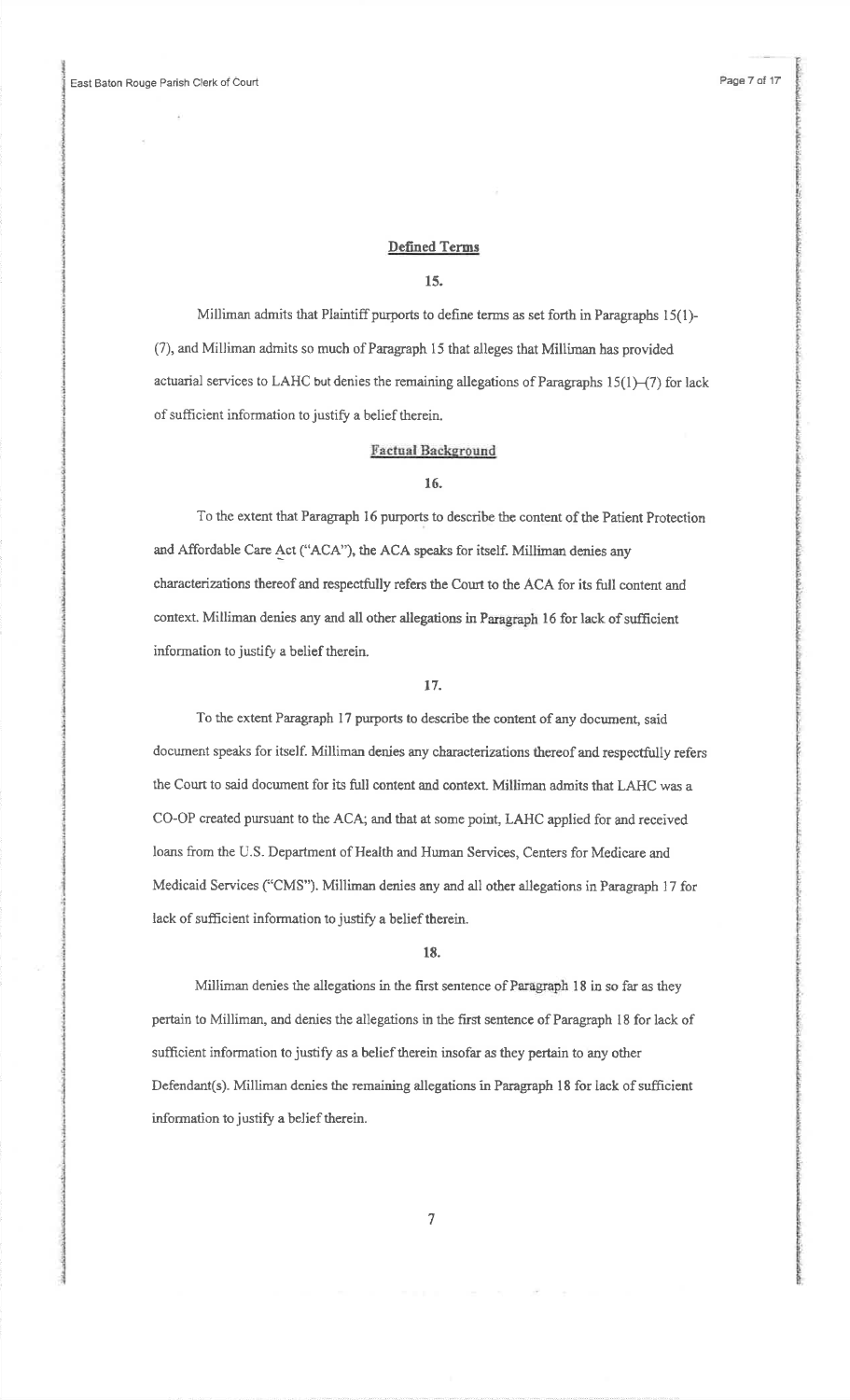Milliman denies the allegations of Paragraph 19 insofar as they pertain to Miliiman.Milliman denies the allegations of Paragraph 19 for lack of sufficient information to justify a belief therein insofar as they pertain to any other Defendant(s).

20.

Milliman denies the allegations of Paragraph 20 for lack of sufficient infonnation tojustify a belief therein.

To the extent Paragraph 2l purports to describe the content of any document, saiddocument speaks for itself. Milliman denies any characterizations fhereof and respectfully refersthe Court to said document for its full content and context. Milliman denies any and allremaining allegations, if any, as set forth in Paragraph 2l for lack of sufficient information tojustify a belief therein.

22.

Milliman denies the allegations of Paragraph 22 insofar as they pertain to Milliman. Milliman denies the allegations in Paragraph 22 for lack of sufficient information to justify a belief therein insofar as they perlain to any other Defendant(s).

## 23.

Milliman denies the allegations of Paragraph 23 insofar as they pertain to Milliman.Milliman denies the allegations in Paragrapt 23 for lack of sufficient information to justify abelief therein insofar as they pertain to any other Defendant(s).

### **CAUSES OF ACTION**

# Count One: Breach of Fiduciary Duty (Against the D&O Defendants and Insurer Defendants)

### $24 - 41$ .

No response is required to Count One of Plaintiffs Second Amended Petition becausethis Count is not directed against Milliman. To the extent, however, that any of the allegationscontained in Count One could be construed against Milliman, Milliman denies those allegations. Milliman also asserts and incorporates by reference each and every denial, exception, answer and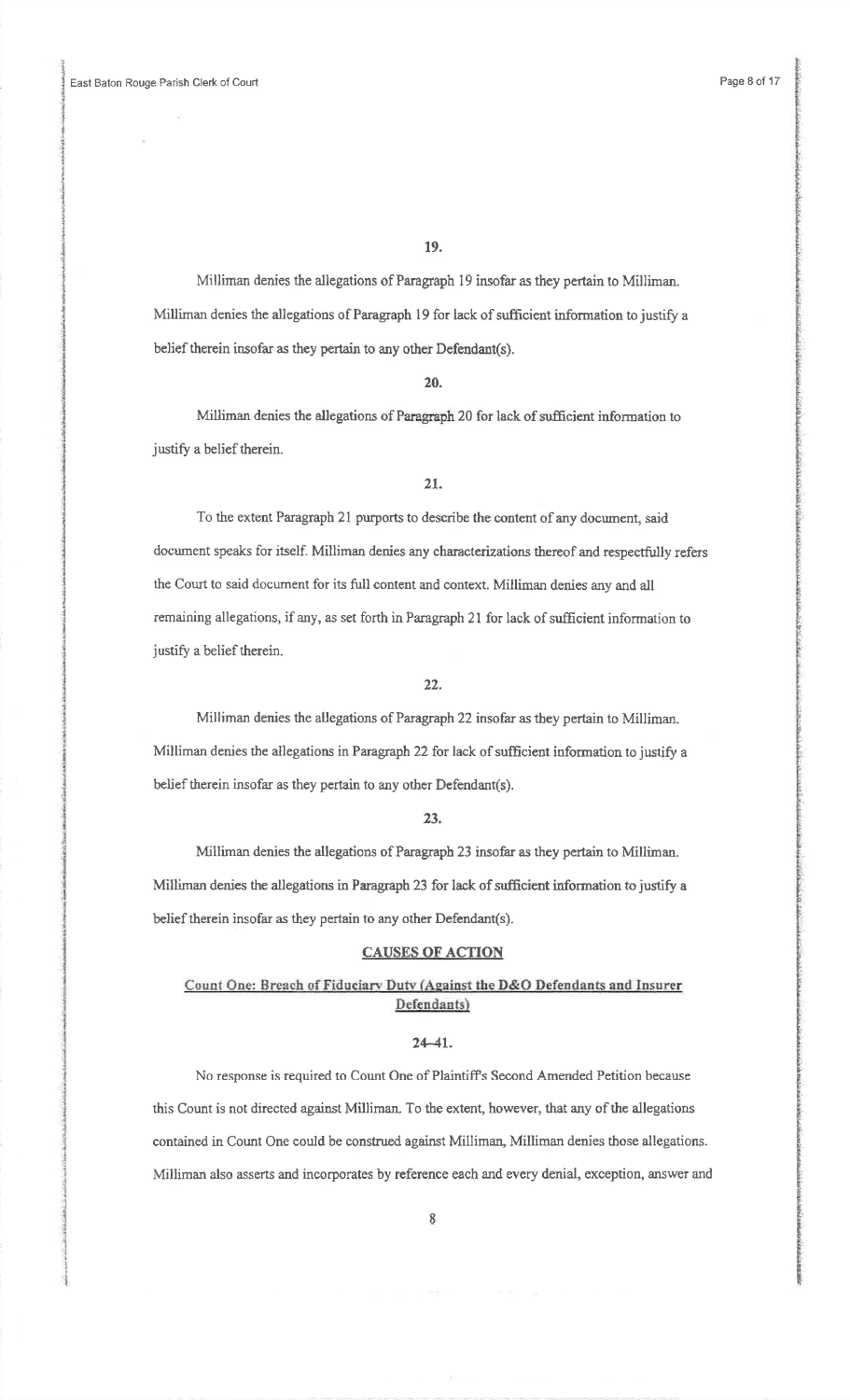dcfense it has set forth in response to the other Counts and allegations of Plaintiffs SecondAmended Petition as if fully stated herein.

## Count Two: Breach of Contract (Against the TPA Defendants and Beam Partners)

# $42 - 71.$

No response is required to Count Two of Plaintiffs Seoond Amended Fetition becausethis Count is not directed against Miliiman. To the extent, however, that any of the allegationscontained in Count Two could be construed against Milliman, Milliman denies those aliegations.Milliman also asserts and incorporates by reference each and every denial, exception, answer anddefense it has set forth in response to the other Counts and allegations of Plaintiffs SecondAmended Petition as if fully stated herein.

# Count Three: Gross Negligence and Negligence (Against the TPA Defendants and Beam Partners)

## 72-80.

No response is required to Count Three of PlaintifPs Second Amended Petition becausethis Count is not directed against Milliman. To the extent, however, that any of the allegationscontained in Count Three could be construed against Milliman, Milliman denies those allegations. Milliman also asserts and incorporates by reference each and every denial,exception, answer and defense it has set forth in response to the other Counts and allegations of Plaintiffs Second Amended Petition as if fully stated herein.

# Count Four: Professional Negligence and Breach of Contract (Against the Actuary Defendants)

### 81.

Milliman asserls and incorporates by reference each and every denial, exception, answerand defense it has set forth in response to the other Counts and allegations of Plaintiff s SecondAmended Petition as if fully stated herein.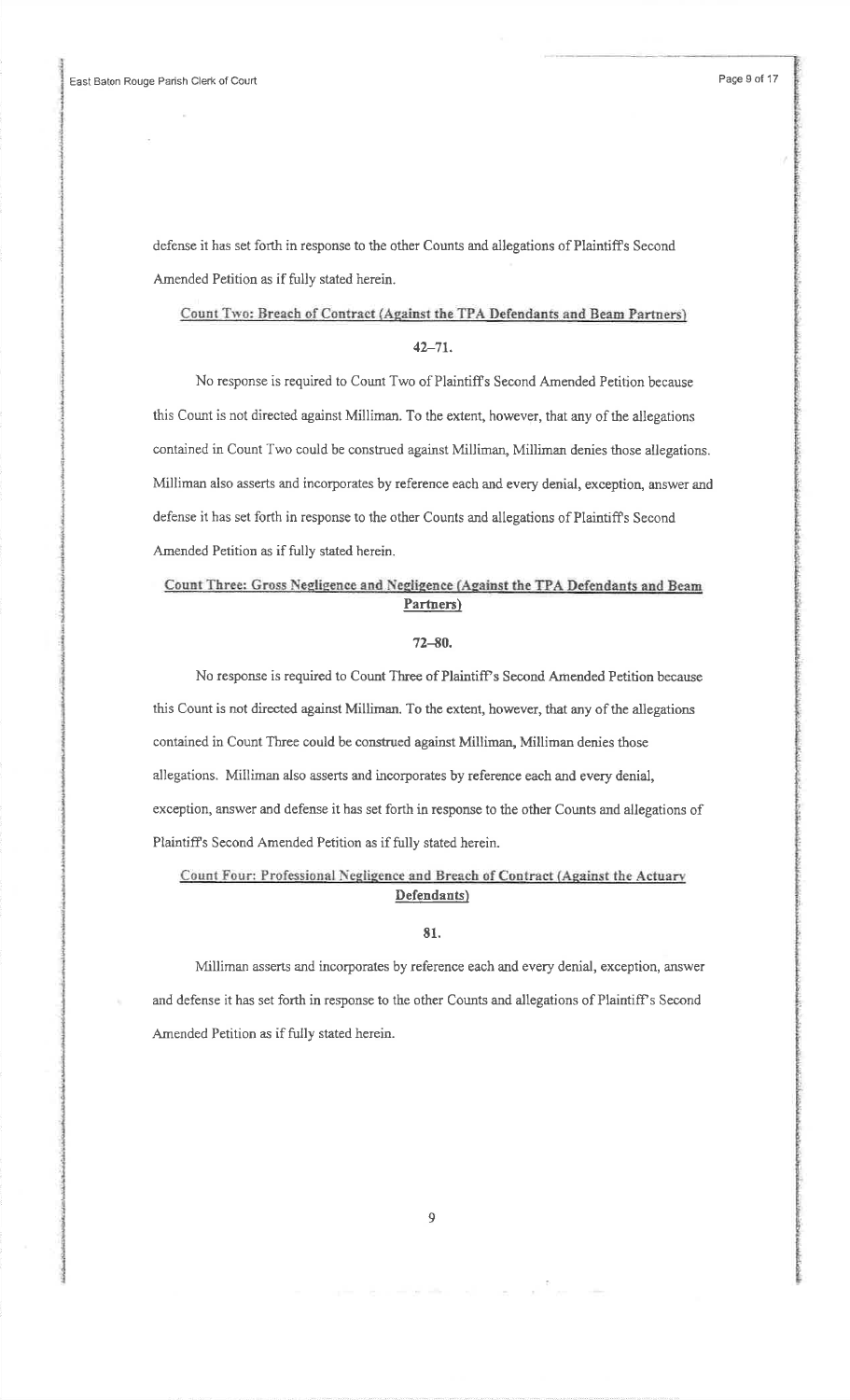### Milliman

## 82.

Milliman denies the allegations of Paragraph 82, except admits thar it had the expertiseneeded to provide the actuarial services and advice that it provided io LAHC.

### 83.

To the extent Paragraph 83 purports to describe the content of any document, said document speaks for itself. Milliman denies any characterizations thereof and respcctfully refersthe Court to said document for its full content and context. Milliman otherwise denies the allegations of Paragraph 83 for iack of sufficient information to form a belief therein.

#### 84.

Milliman admits that it prepared a report entitled '\*Louisiana Health Cooperative, Ine.Feasibility Study and Business Plan Support for Consurner Operated and Oriented Plan (CO-OP)Application" for Louisiana Health Cooperative dated March 30, 2012. To the extent Paragraph 84 purports to describe the content of that report or any other document, said document speaks for itself. Milliman denies any characterizations thereof and respectfully refers the Court to said document for its full content and context.

## 85.

Milliman denies the allegations of Paragraph 85.

### 86.

To the extent Paragraph 86 purports to describe the content of any document, said document speaks for itself. Milliman denies any characterizations thereof and respectfully refers the Court to said document for its full content and context. Paragraph 86 otherwise states a legal conclusion to which no response is required.

## 87.'

Milliman denies the allegafions of Paragraph 87.

#### 88.

Milliman denies the allegations of Paragraph 88.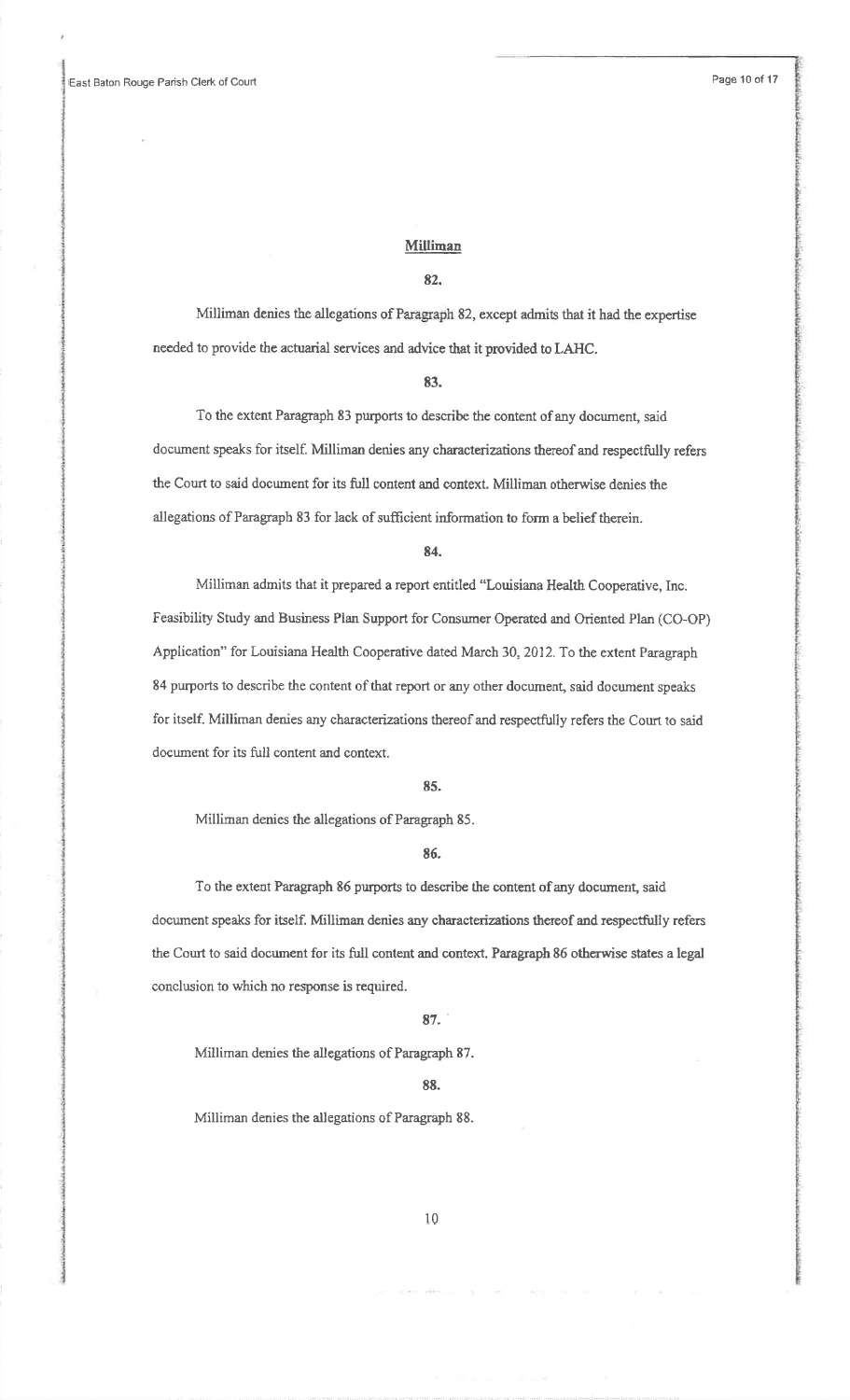Milliman admits that it performed work related to LAHC's loan application to become aqualified nonprofit health insurance issuer under the Consumer-Operated and Oriented Plan (CO-OP) Program established by Section 1322 of the ACA and applicable regulations. Millimanfurther admits that in September 2012, LAHC was awarded a loan to become a qualifiednonprofit health insurance issuer under the Consumer-Operated and Oriented PIan (CO-OP)Program established by Section 1322 of the ACA and applicable regulations. Milliman otherwise denies any and all allegations in Paragraph 89 for lack of sufficient information to justify a belief therein.

90.

To the extent Paragraph 90 purports to describe the content of any document, said document speaks for itself. Milliman denies any characterizations thereof and respectfully refersthe Court to said document for its full content and context. Milliman otherwise denies any and altremaining allegations as set forth in Paragraph 90.

## 91.

To the extent Paragraph 91 purports to describe the content of any document, said document speaks for itself. Milliman denies any characterizations thereof and respectfully refers the Court to said document for its full content and context. Milliman denies any and allremaining allegations as set forth in Paragraph 91.

#### 92.

Milliman denies the allegations of Paragraph 92.

### 93.

Milliman denies the allegations of Paragraph 93.

### 94.

Paragraph 94 of Plaintiffs Second Amended Petition asserts only legal conclusions to whichno response is required. To the extent, however, that an answer is deemed necessary, Milliman denies fie allegations of Paragraph 94 insofar as they are inconsistent with the statutes, rules orother authority or obligations goveming this dispurc.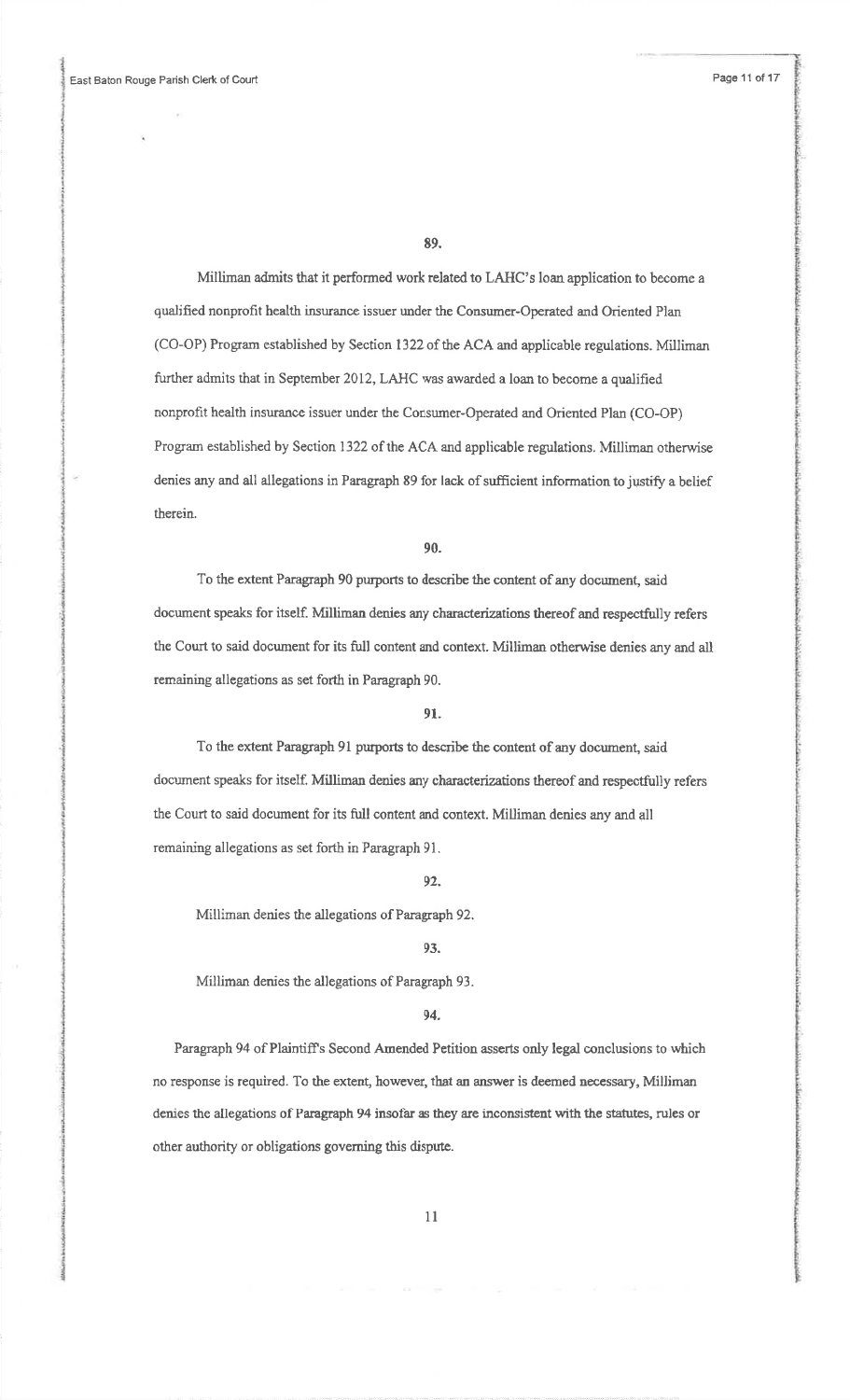To the extent Paragraph 95 purports to describe the content of any document, saiddocument speaks for itself. Milliman denies any characterizations thereof and respectfully refersthe Court to said document for its full content and context. Milliman denies any and all remaining allegations as set forth in Paragraph 95.

#### 96.

Milliman denies the allegations of Paragraph 96.

# 97,

To the extent Paragraph 97 purports to describe the content of any document, said document speaks for itself. Milliman denies any characterizafions thereof and respectfully refersthe Court to said document for its full content and context. Paragraph 97 otherwise states a legalconclusion to which no response is required.

### 98.

Milliman denies the allegations of Paragraph 98.

#### 99.

Milliman denies the allegations of Paragrapb 99.

### 100.

Milliman denies the allegations of Paragraph 100.

## 101.

To the extent Paragraph 101 purports to describe the content of any document, saiddocument speaks for itself. Milliman denies any characterizations thereof and respectfully refers the Court to said document for its full content and context. Paragraph 101 otherwise states a legalconelusion to which no response is required.

### 102.

Milliman admits that, prior to the conclusion of ACA enrollment, there was uncertainty about the overall size of the overall ACA Marketplace. Milliman further admits that it was awarethat some percentage of individual enrollees would be receiving government subsidies. Millimanotherwise denies any and all remaining allegations in Paragraph 102.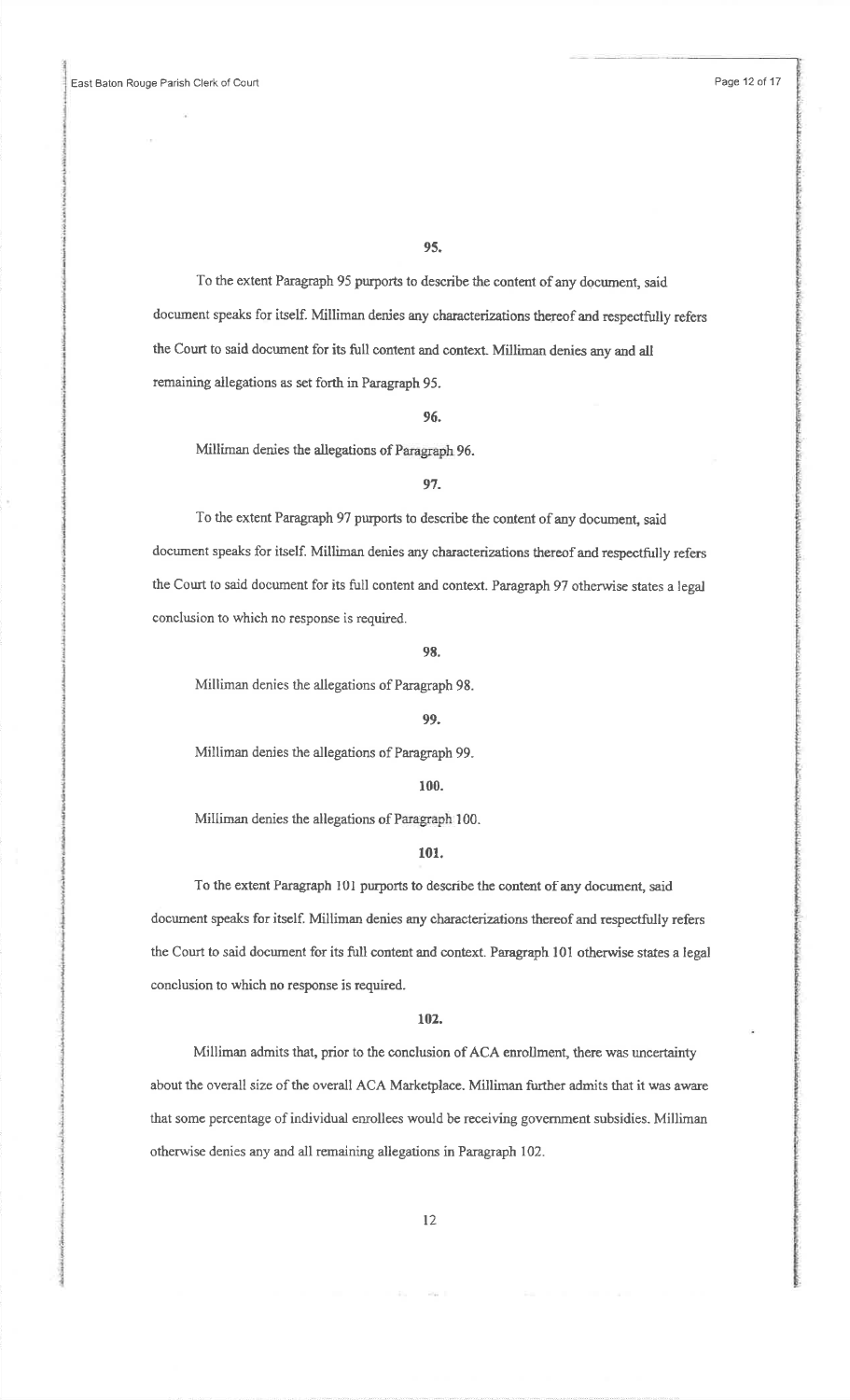Milliman denies the allegations of paragraph 103.

### 104.

Milliman denies the allegations of paragraph 104.

105.

Milliman denies the allegations of paragraph 105.

## 106.

To the extent Patagraph 106 purports to describe the content of any document, saiddocument speaks for itself. Milliman denies any characterizations thereof and respectfully refers the Court to said document for its full content and context. Paragraph 106 otherwise states a legal conclusion to which no response is required.

107.

Milliman denies the allegations of Paragraph 107.

## 108.

To the extent the first sentence of Paragraph 108 purports to describe the content of any document or statement, said document or statement speaks for itself; Milliman denies any characterizations thereof and respectfully refers the Court to said document or statement for its full content and context. Milliman denies the allegations in the second sentence of Paragraph 108for lack of sufficient information to justify a belief therein. Milliman denies the allegations in the third sentence of Paragraph 108.

### 109.

Milliman denies the allegations of Paragraph 109.

### 1I0.

Milliman denies the allegations of Paragraph 110.

# **Buck**

## 111-134.

No response is required to Paragraphs 111 through 134 of Plaintiff's Second Amended Petition because these Paragraphs are not directed against Milliman. To the extent, however, that any of the allegations contained in Faragraphs 11I through 134 could be construed against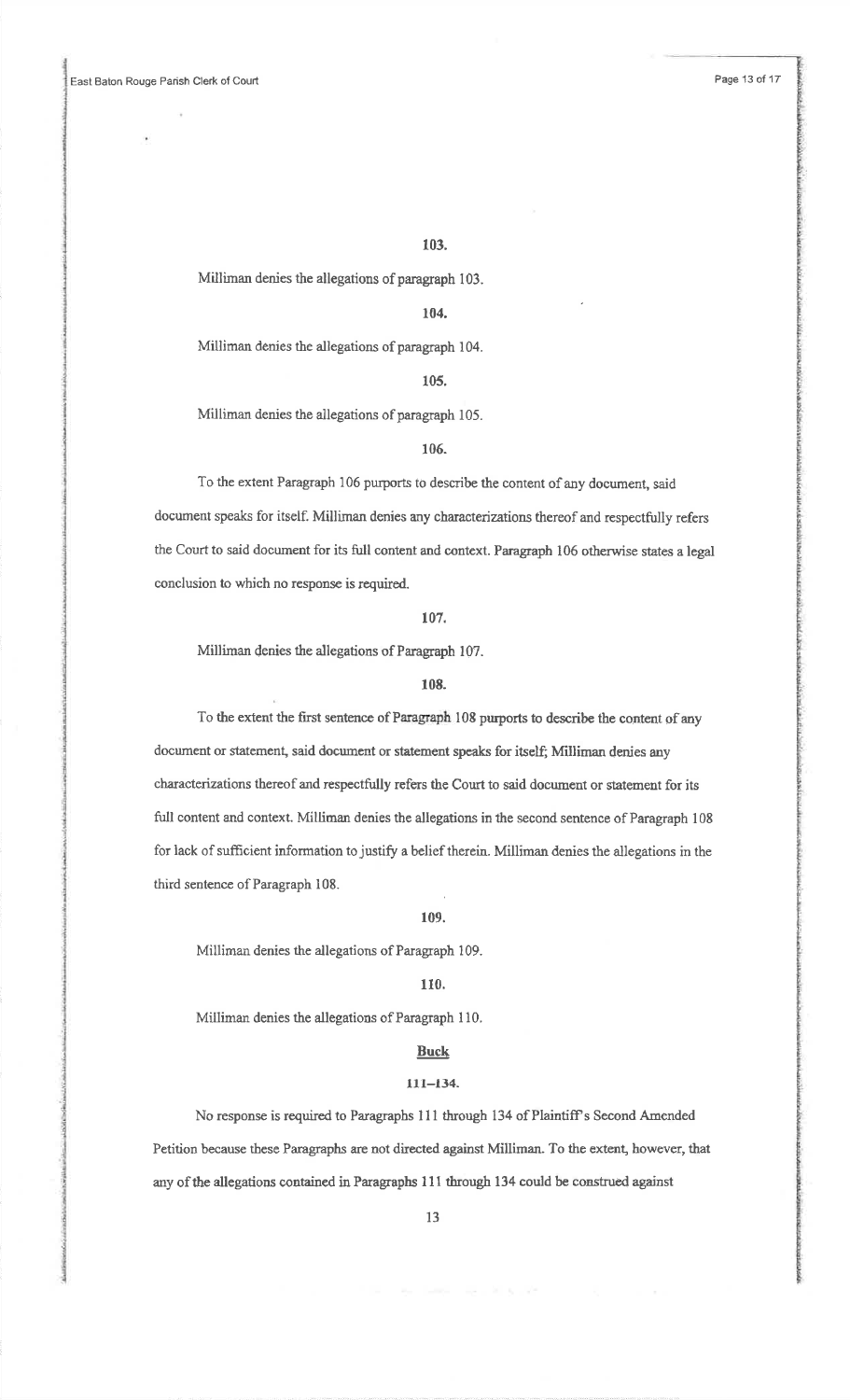Milliman, Milliman denies those allegations. Milliman also asserts and incorporates by reference each and every denial, exception, answer and defense it has set forth in response to the otherCounts and allegations of Plaintiff's Second Amended Petition as if fully stated herein.

COUNT FIVE: Negligent Misrepresentation (Against the Actuary Defendants)

## 135.

Milliman asserts and incorporates by reference each and every denial, exception, answerand defense it has set forth in response to the other Counts and allegations of Plaintiff's Second Amended Petition as if fully stated herein.

### **Milliman**

## 136.

Milliman denies the allegations of Paragraph 136, except admits that it had the expertise needed to provide the actuarial services and advice it provided to LAHC.

### 137.

Miliiman denies the allegations of Paragraph 137.

## 138.

Milliman denies the allegations of Paragraph 138 for lack of sufficient information to justify a belief therein.

## r39.

Milliman denies the allegations of Paragraph 139.

## 140.

Paragraph 140 asserts only legal conclusions to which no response is required. To the extent, however, that an answer is deemed necessary, Milliman denies the allegations ofParagraph 140 insofar as they are inconsistent with the statutes, rules or other authority orobligations goveming this dispute.

## Buck

#### 141-145.

No response is required to Paragraphs 141 through 145 of Plaintiff's Second Amended Petition because these Paragraphs are not directed against Milliman. To the extent, however, that any of the allegations contained in Paragraphs 141 through 145 could be construed against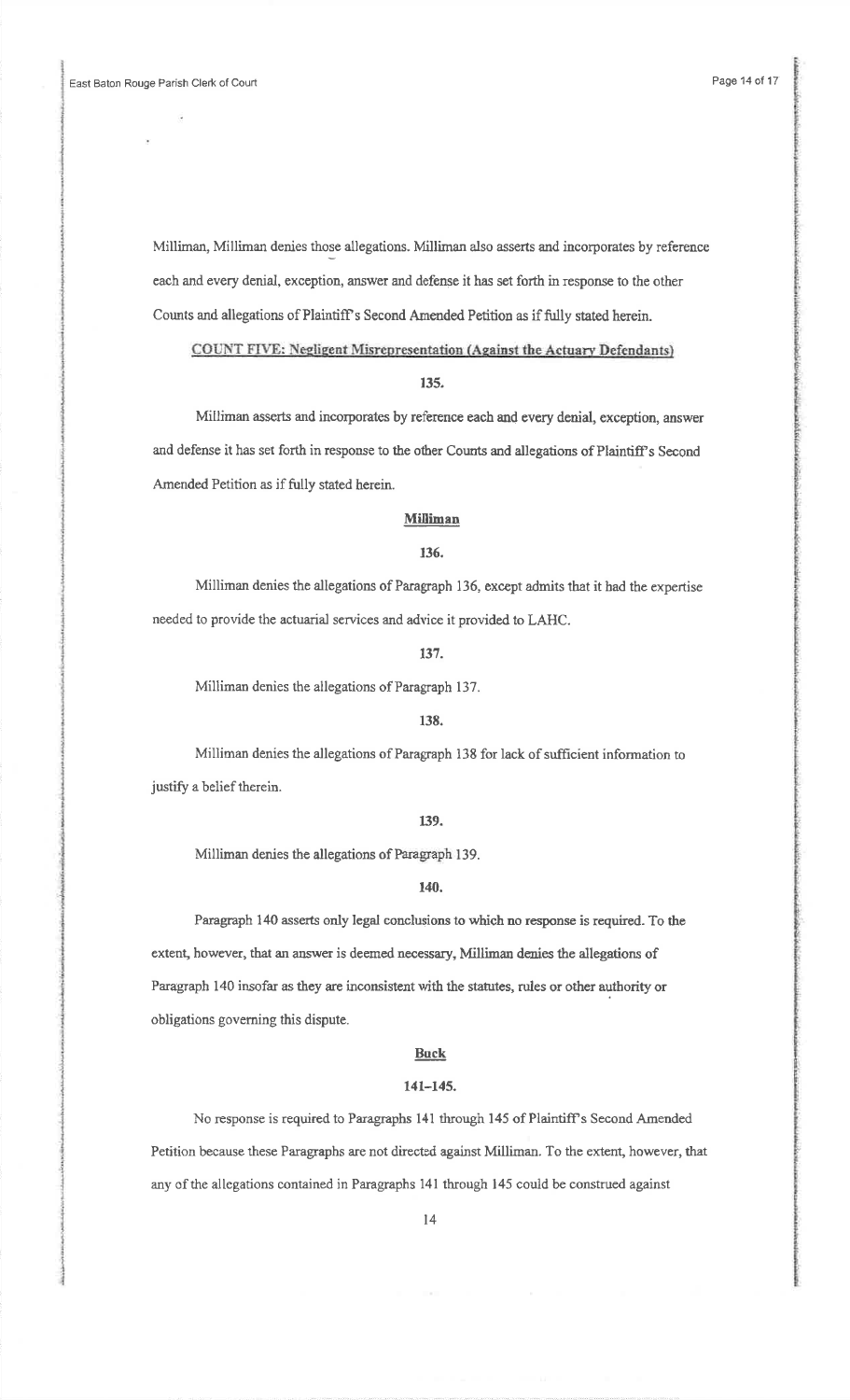Milliman, Milliman denies those allegations. Milliman also asserts and incorporates by reference each and every denial, exception, answer and defense it has set forth in response to the other Counts and allegations of Plaintiff's Second Amended Petition as if fully stated herein.

# PRESCRIPTION AND DISCOVERY OF TORTIOUS CONDUCT

### 146.

Milliman denies the allegations of Paragraph I46 in their entirety as those allegationsrelate to Milliman. Milliman denies the allegations of Paragraph 146 for lack of sufficientinformation to justify a belief therein, as those allegations relate to any other Defendant(s).

### t47.

Miliiman denies the allegations of Paragraph 147 in their entirety as those allegationsrelate to Milliman. Milliman denies the allegations of Paragraph 147 for lack of sufficient information to justify a belief therein, as those allegations relate to any other Defendant(s).

### 148.

Miliiman denies the allegations of Paragraph 148.

#### 149.

Paragraph 149 asserts only legal conclusions to which no response is required. To theextent, however, that an answer is deemed necessary, Milliman denies the allegations ofParagraph 149 insofar as they are inconsistent with the statutes, rules or other authority or obligations goveming this dispute.

### JURY DEMAND

## 150.

Paragraph 150 of Plaintiffs Second Amended Petition asserts only legal conclusions towhich no response is required. To the extent, however, that an answer is deemed necessary, Milliman denies the allegations of Paragraph 150 and avers that pursuant to the Agreement, Plaintiff has waived any right to a jury trial and that Plaintiff's claims against Milliman must be arbitrated.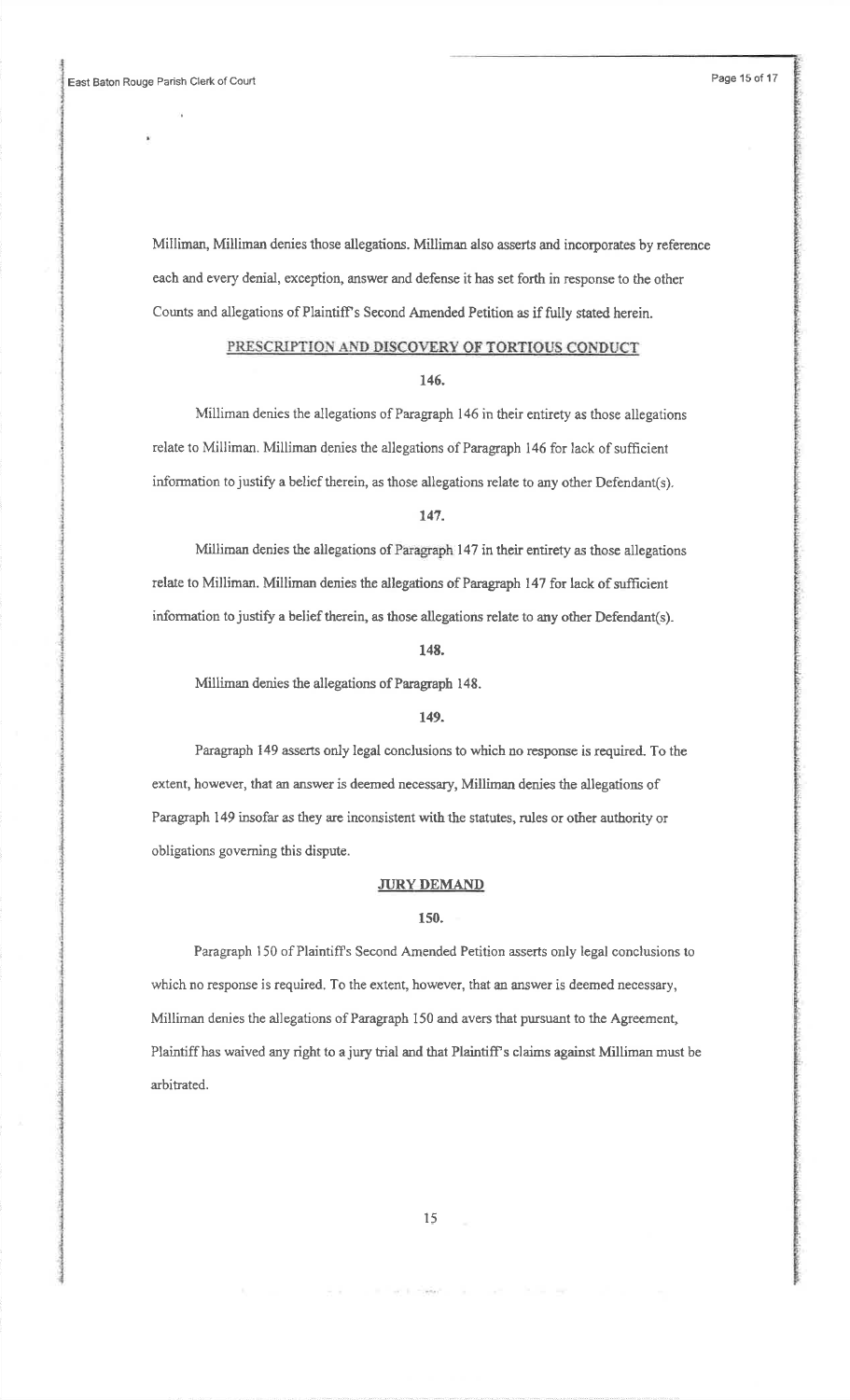# PRAYER FOR RELIEF

The Prayer for Relief in Plaintiff's Second Amended Petition requires no response from Milliman. To the extent, however, that an answer is deemed necessary, Milliman denies the allegations of the Prayer for Relief and denies that any relief is warranted.

NOW THEREFORE, Defendant Milliman, Inc. prays that its exception, defenses, andanswers to Plaintiff s Second Amended Petition be deemed good and sufficient and that, afterdue proceedings herein, Plaintiff's Second Amended Petition and all prior petitions be dismissed, with prejudice, at Plaintiff's costs, and for such other, different additional, and equitable relief to which Milliman may be entitled.

Respectfully submitted,

ADAMS AND REESE LEP

jJ. ROBERT WOOLEY (#13679) K\_ELLEN J. MATHEWS (#31860)X. THOMAS CLARK, JR. (#20519) GRANT J. GUILLOT (#32484)450 Laurel Street, Suite 1900 Baton Rouge, Louisiana 70801 Telephone: (225) 336-5200Facsimile; (225\ 336-5220

PHELPS DUNBAR LLP HARRY ROSENBERG (Bar #l 1465) Canal Place 365 Canal Street, Suite 2000New Orleans, Louisiana 70130-6534 Telephone: (504) 556-13i I Facsimile: (504) 568-9130Email: rosenbeh@phelps.com

H. ALSTON J0HNSON (Bar# 7293)400 Convention Street, Suite 1100Baton Rouge, LA 70802 Telephone: (225) 346-0285Telecopier: (225) 381-9197 Email: johnsona@phelps.com

Counsel for Milliman, Inc.

FILED<br>ROUGE PARISH, LA ist BATBI  $\diagdown$  $15\%$  $\tilde{z}$  :  $\mathbb{E} \mathbb{E} \mathbb{E}$  $\frac{1}{2}$ **A**